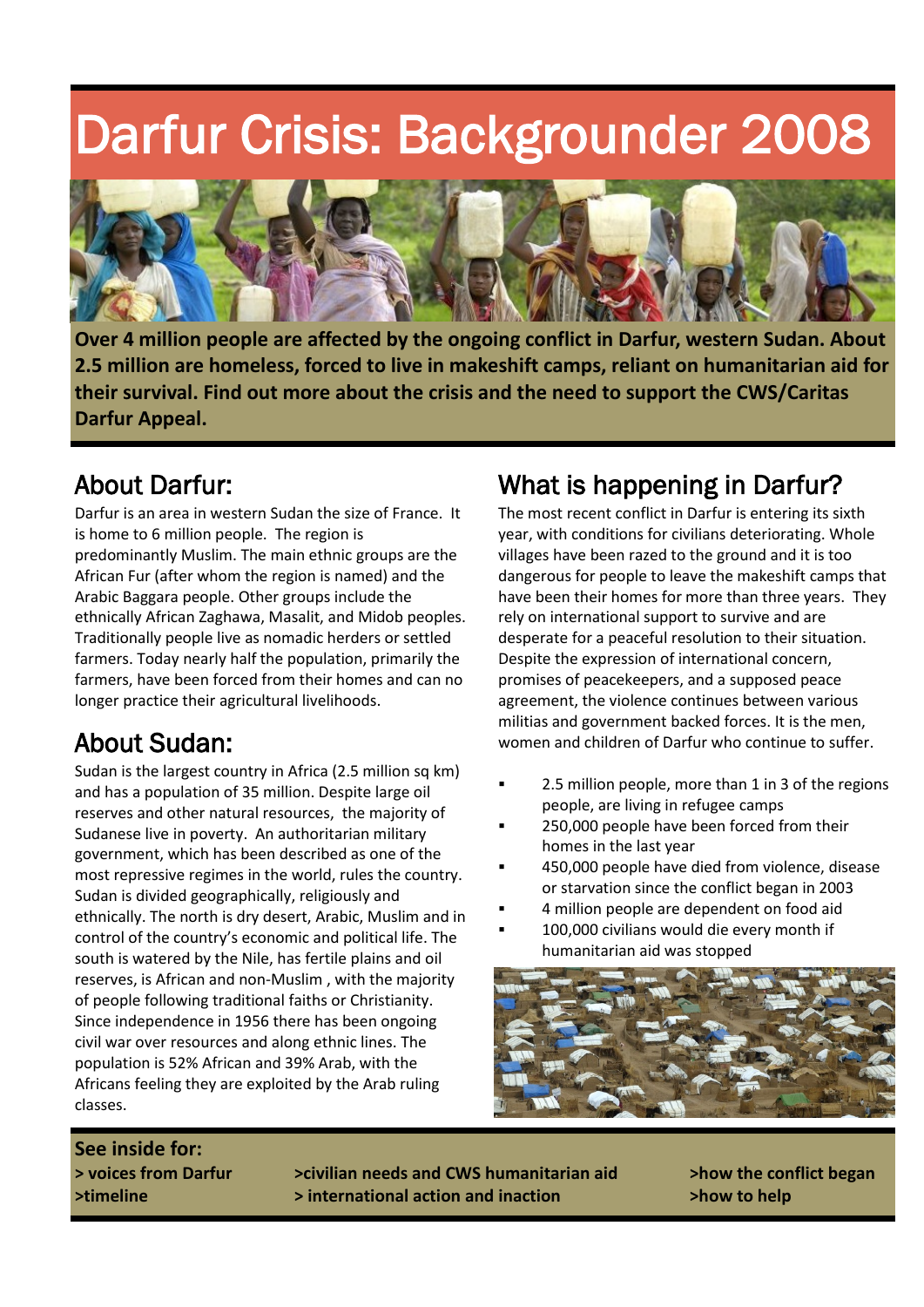## How did the conflict start?

Conflict began in the arid and impoverished region of Darfur early in 2003 after a rebel group began attacking government targets, saying the region was being neglected by Khartoum. The rebels say black Africans are oppressed in favour of Arabs.

The rebel attacks came after decades of tension over land and grazing rights between the nomadic Arabs and settled African farmers. Climate change has played a role with water shortages and desertification in the area fuelling hostilities between communities. The underdevelopment of the region and its poverty has also contributed, with resentment over the government's failure to provide resources, services and opportunities.

The government response to the rebel attacks was to unleash the Janjaweed, camel riding militias. They have targeted African communities, often supported by government air raids. The Janjaweed have been responsible for razing villages, destroying homes, water supplies and crops, raping women, murdering civilians, abducting children and forcing over 2.5 million people to flee for their lives.

*In my home village life was alright," says Hadija Abdurahim Abdulkarim. "I was able to cultivate my own fruit and my own vegetables. I was independent and selfsufficient. There are so many difficulties here in the camp."*

## Timeline

#### **2003**

**February 26:** The Darfur Liberation Front publically claims credit for attack s on government targets in Darfur. This is seen to mark the start of the current conflict. Over the next few months, rebels win 34 out of 38 engagements.

**July:** Janjaweed offensive begins in earnest. The Janjaweed are government-backed militias, comprised of nomadic Arabic-speaking African tribes. In the 1980s and 1990s they carried out campaigns of terror and suppression for the Government of Sudan. Over the next few months they will kill thousands of people, rape women, abduct children, burn houses and crops, kill livestock, destroy water services and loot all belongings. Arab villages are largely left untouched. Non-Arab villages are razed. In some cases they are only 500m apart.

**December:** UN declares Darfur one of the world's worst humanitarian situations.

#### **2004**

**April 8:** An African Union brokered ceasefire is signed in Chad. It is violated repeatedly by all sides.

**July:** The UN Security Council gives the Government of Sudan 30 days to disarm the Janjaweed, bring its leaders to justice and allow humanitarian assistance. The threat is not enforced and Janjaweed terror continues.

**September:** US President George W Bush declares genocide is occurring in Darfur. **October:** The African Union expands its peacekeeping force to 7000 troops.

#### **2005**

Fighting continues, peace talks stall and by December Chad declares itself to be in a state of war with Sudan as violent clashes along the border increase.

#### **2006**

**May:** The Darfur Peace agreement, brokered by the African Union, is signed by the Government of Sudan and a faction of the Sudan Liberation Army rebel group. Other rebel leaders reject it. Rebel movement splinters and violence escalates. **August:** UN Security Council passes resolution for a 23,000 strong, UN-led peacekeeping force but Government of Sudan consent is needed. They reject the plan, proposing sending 10,000 Sudanese soldiers to Darfur instead. **September:** Government of Sudan unleashes new military campaign in Darfur and asks African Union peacekeepers to leave.

**November 17:** Compromise peacekeeping force announced, including UN peacekeepers to support the African Union.

#### **2007**

**April:** African Union peacekeepers targeted. China pressures Government of Sudan into accepting 3,000 UN peacekeepers.

**June:** China defends its supply of arms to the Government of Sudan as reports come out of the Sudanese disguising attack planes as UN aircraft.

**July 31:** The hybrid UN/AU force was finally approved. It is to take over on 31 December and is called UNAMID ( United Nations African Union Mission in Darfur) **October 27:** Peace talks start in Sitre, Libya. Key rebel groups do not attend and the talks are abandoned.

**November:** Rebel groups unite. There are now 2 key rebel alliances to negotiate with the Government of Sudan in a more orderly fashion.

#### **2008**

**February:** Fresh offensive by Government forces and Janjaweed against Darfur rebels, trapping thousands of civilians. Death toll reaches 450,000. **March:** 25% deployment of UNAMID peacekeeping force.

**July:** The International Criminal Court Special Prosecutor asks ICC judges to charge President of Sudan, Omar al-Bashir, with crimes against humanity, war crimes and genocide for actions in Darfur.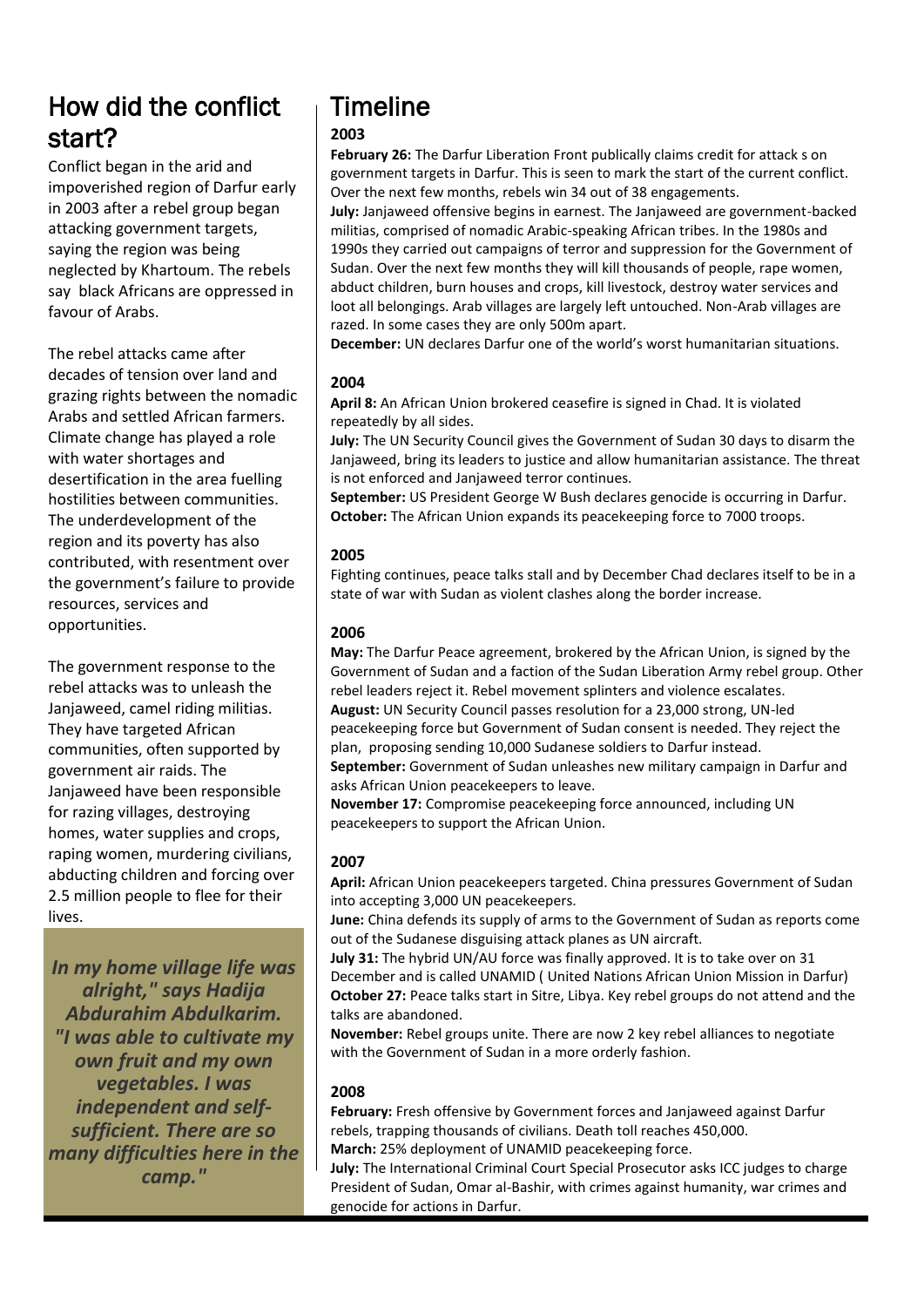

## What do people need?

People arrive in the camps bringing what little they can carry. They need plastic sheeting, water containers, cooking utensils, blankets and other basic necessities. As well as needing replacements for these essential items, they also need food, health care, access to clean water and sanitation and their children need to go to school. As the camps become their long term homes they need assistance with agriculture and income opportunities. The trauma of the conflict affects everyone so they need counselling and support to deal with their present reality and build their skills and hopes for when they can rebuild their lives.

*Women celebrate as they receive household goods from CWS partners.* 

## CWS humanitarian aid

Christian World Service has been supporting the ACT International-Caritas network in Darfur since 2004. It is one of the largest humanitarian programmes in the region and represents the efforts of Protestant, Catholic and Orthodox churches throughout the world. Almost half a million people receive help through these programmes, including shelter, food, health, nutrition, water, sanitation, education, agricultural support and counselling. The

*"Of course we want to return to our village one day," says Bakhi Adam Isak. "But for that to happen the Janjaweed have to disappear first. If we can feel safe where we live, we won't need any outside help."*

programmes are aimed at those in most need and from all ethnic groups.

The ACT/Caritas programme includes:

- building, equipping and staffing health clinics
- training health workers
- food programmes for malnourished children and expectant and new mothers
- drilling of bore holes and repair of hand pumps and hand-dug wells to provide clean water
- construction of latrines for households, schools and in public areas
- health and hygiene education campaigns
- schools
- distribution of seeds, tools, tree seedlings and other requirements for agricultural cultivation
- peace building work with people from across communities
- counselling

While the focus is on saving lives, CWS partners are also working to give people in the camps the skills to manage their own relief programmes and rebuild their communities in the future. Much of the work is undertaken by volunteers within the camps.





*The chance to learn new skills, literacy and make a living from sewing or baking is seen as a blessing in the Darfur camps. "I am very happy because I have learnt," says Amina. After fleeing her home three years ago she has attended classes and counselling through the ACT-Caritas programme. Now she passes on that knowledge to new arrivals. "I should teach the others all these skills."*